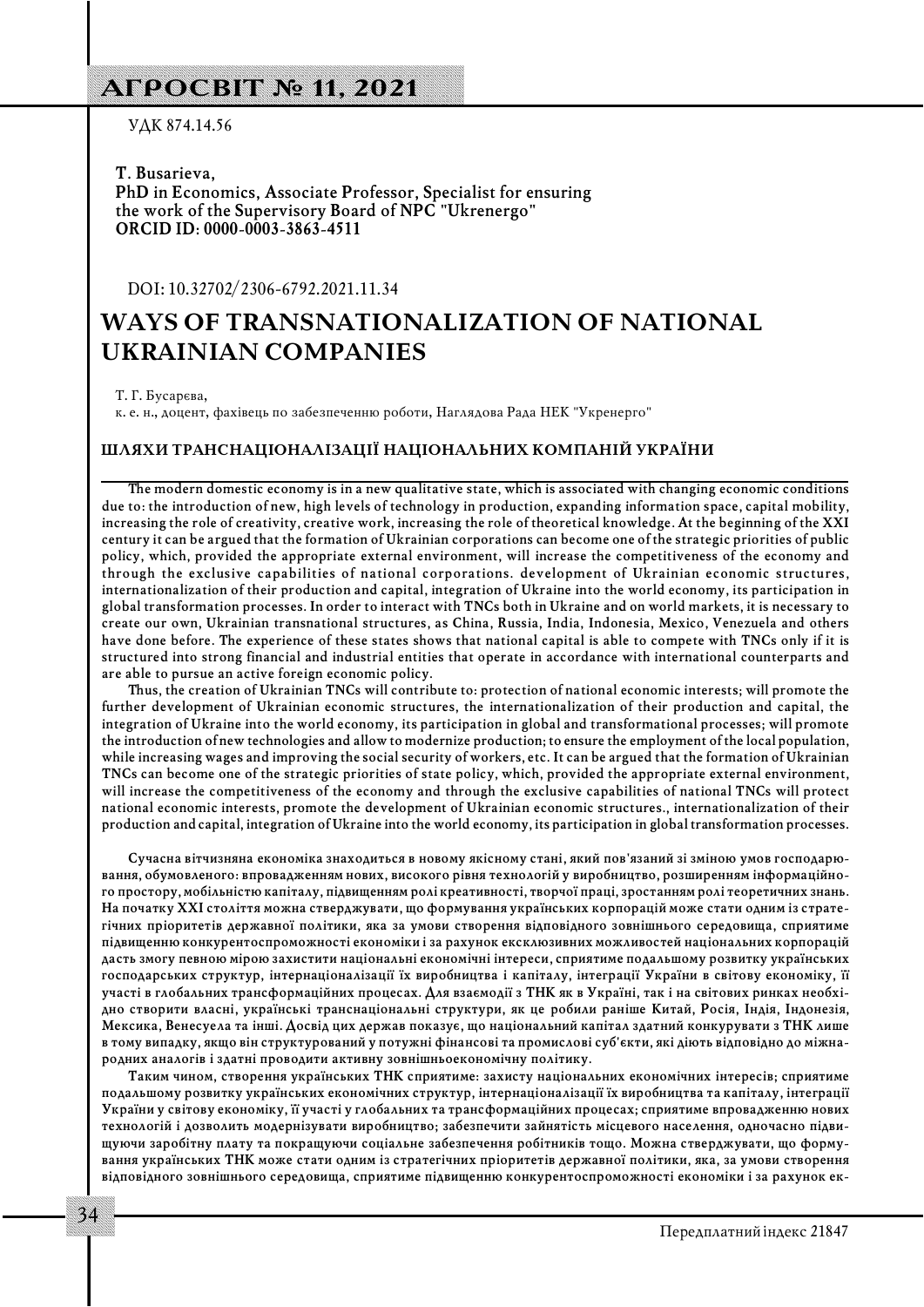**склюзивних можливостей національних ТНК дозволить певною мірою захистити національні економічні інтереси, сприятиме розвитку розвитку українських господарських структур, інтернаціоналізації їх виробництва і капіталу, інтеграції України в світову економіку, її участі в глобальних трансформаційних процесах.**

*Key words: transnationalization, knowledge economy, national companies, globalization, economic development.*

*Ключові слова: транснаціоналізація, економіка знань, національні компанії, глобалізація, економічний розвиток.*

### **THE PROBLEM SOLVING**

The formation of the economy at the regional level as a fundamentally new system of socioeconomic system is due to the special role of knowledge in modern civilization. The development of a regional economy based on knowledge is due to a number of factors: human, which determines the socio-economic relations; technological, which is intensively developing under the influence of science; information that generates, redistributes to accumulates new knowledge. Thus, only a systematic and comprehensive modernization of the entire economy of the regions can ensure the transition of Ukraine to a qualitatively new level of civilizational development. Today, the fundamental resource of regional development is knowledge, which becomes a key factor in social development, contributes to achieving the goals of sustainable regional economic development, improving social welfare, promoting social harmony. Modern problems of economic development of the regions of Ukraine are associated with the formation of a new paradigm of scientific and technological development. The components of the new economy are innovation, growth of social orientation of the created technologies, the general nature of accessibility and use of knowledge, technologies, innovative products and services. That is, the longterm competitiveness of the regional economy is ensured by the transition to a "knowledge economy", the priorities of which are the development and dissemination of information technology, as well as the development and widespread implementation of innovations and investments in human capital formation. Building a knowledge-based economy in Ukraine is determined by the main way to increase the competitiveness of both individual regions and countries, ensuring a new quality of life. The region's ability to produce knowledge, including scientific knowledge, implement it and use it effectively to achieve effective socio-economic development are now becoming the main factors that ensure positive dynamics of economic development of regions along with traditional sources — investment and human labor. That's why in the terms of the formation of the knowledge economy it is necessary to come up

with the ways of transnationalization of the national companies of Ukraine.

### **ANALYSIS OF RECENT RESEARCH AND PUBLICATIONS**

Among authors, whose works largely represent the ways of transnationalization of the national companies it is necessary to mention such as D. Bell, T. Gryhiles, U. Dyzard, J. Martine, E. Masudu, F. Makhlup, E. Mansfield, R. Nelson, I. Nikolov, T. Stouniere, E. Toffler, J. Schumpeter, J. Ellul, A.B. аnd Anchishkina, L.L. Veger, L.M. Gatovsky, L.S. Glyazer. Therefor there are some aspects of the specific characteristics of the formation the ways how to make the national companies go into the world market and to become transnational are still not solved.

The aim of the article is to analyze the ways of transnationalization of national Ukrainian companies.

### **PRESENTATION OF THE MAIN MATERIAL**

In the formation of the knowledge economy necessary from our point of view is the transnationalization of national companies and the globalization of national production. That is why it is expedient to divide the process of transnationalization of Ukrainian corporations into several stages, without going through which companies cannot be considered truly transnational. From our point of view, it is expedient to single out 6 stages of transnationalization of Ukrainian TNCs, in particular:

At the first stage, the company has the prerequisites for transnationalization, which can act as:

— first, the presence of this company specific (unique) advantages over national firms of the host country. Such advantages are: technological advantages (possibility of introduction of a new product, or new production process); advantages of international production (the ability to achieve the effect of scale from the location of individual links in the production chain in different countries); managerial advantages (the ability of company managers to develop and implement a global strategy); benefits of unique access to raw material sources;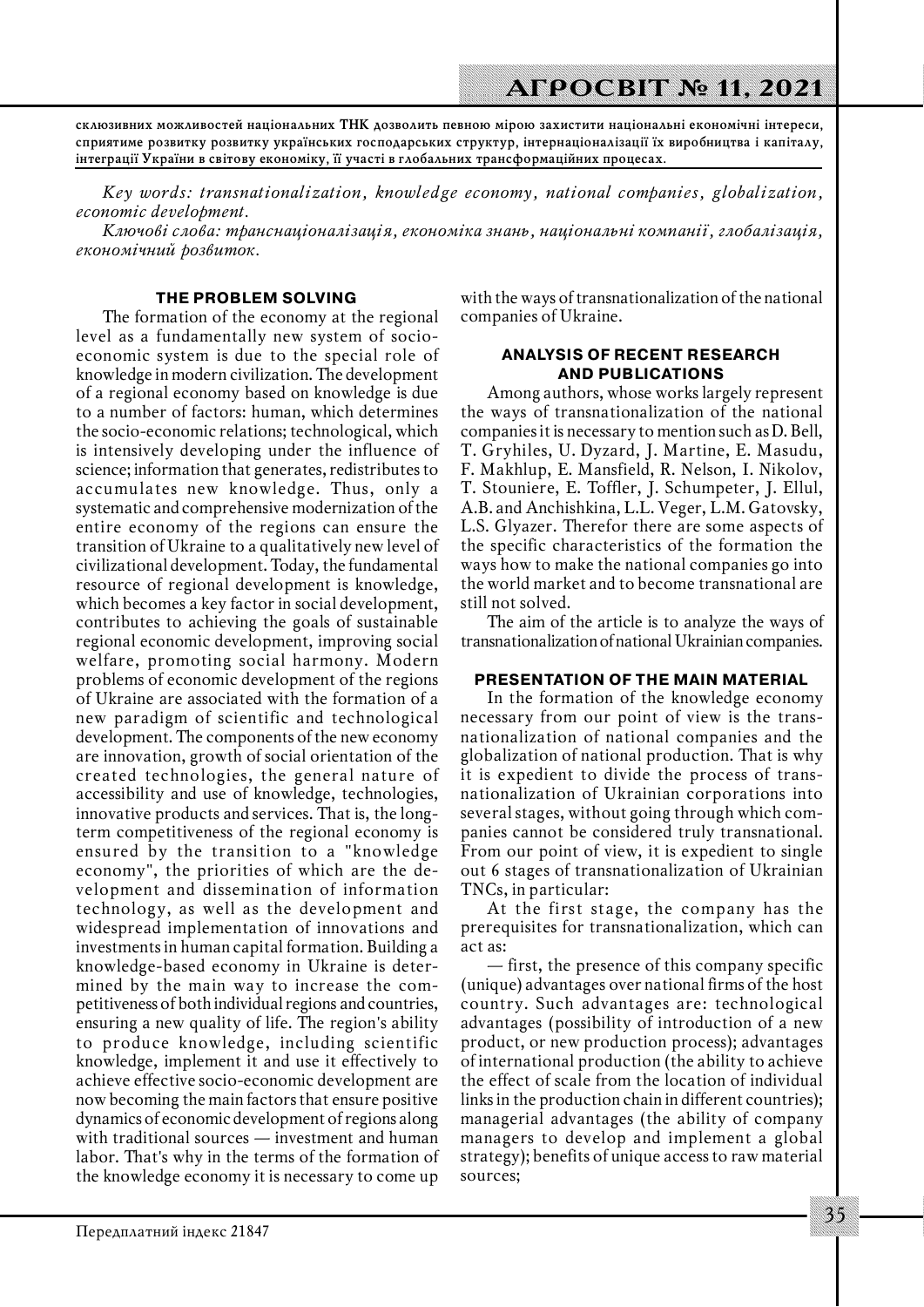## **АГРОСВІТ № 11, 2021**

— secondly, the emergence of a situation in which companies are more profitable to use these benefits through the transnationalization of activities, rather than through the export of goods, services and technologies by domestic firms;

— thirdly, it is through the transnationalization of the company that it can make more efficient use of its unique resources. If the three preconditions coincide at the same time, the transnationalization of the national company will be considered expedient;

At the second stage, a comprehensive rehabilitation of the existing corporate structure (which is necessary for most Ukrainian corporate entities), the measures of which are listed in the table.

The first aspect of such recovery is the organizational and legal analysis of the reformed company, the isolation of a competitive area and structure. The technological aspect of economic recovery of corporate finance involves, first, a review of existing research achievements. Secondly, it is necessary to make decisions about a promising production structure that meets market requirements. Without the implementation of a sound strategy and program of functioning of the competitive part of the corporation, it is difficult to count on real financial recovery  $[1, p. 23-28]$ .

Among the measures of state support aimed at restructuring and reforming corporate structures, we can highlight the following.

– First, the expansion of the domestic commodity market and its protection against the expansion of foreign competitors.

— Secondly, the restructuring of debts and assets of enterprises.

— Thirdly, stimulating the development of the stock market in relation to investment-attractive industrial regions, industries, enterprises.

— Fourth, a more active influence federal authorities for industrial development in such aspects as antitrust, anti-dumping policies, product certification, licensing activities and so on. p.

— Fifth, strengthening investment policy in the industrial sector, which includes providing guarantees to private investors, developing ratings of investment attractiveness of firms and enter& prises, streamlining the regime of import and export of foreign capital and wider attraction of foreign loans based on information about investment projects to foreign investors.

First of all, it is necessary to take into account the fact that almost all countries with stable growth in their economies have pursued an active policy of supporting the processes of creating financial-industrial corporate associations. As a result, in the United States, about 100 of the largest corporations produce 60% of GDP, create about 50% of jobs, carry out 90% of research and development. In Japan, 5 leading corporations control up to 80% of the national market, etc.

Among the reasons that hinder the formation of transnational corporations on the basis of Ukrainian financial and industrial groups, there are three key ones. The first is the unregulation of joint-stock relations within corporate entities, the low level of consolidation of ownership, the underdevelopment of holding principles of organization of joint activities. Management companies function as advisory services, not as centers of strategic planning or coordination of financial flows.

The second problem is the limited investment opportunities. Insufficient investment potential for the implementation of large production modernization projects is observed even in the groups formed around the leading Ukrainian banks.

The third problem can be considered the low quality of corporate governance. Within the framework of this problem, mistakes in the selection of FIG participants, lack of preliminary development of the internal corporate strategy, and programs for its implementation are highlighted. Long-term integration and cooperation are currently not widespread enough, and many FIG agreements are general in nature and do not involve commitments from the parties [2, p. 44—48].

However, the most successful corporate structures (in particular, FIGs) created by banks, financial and trading companies, are characterized by the following general features.

First, they have a desire for the optimal ratio of financial and industrial components. Secondly, the presence within the considered structures of large successful industrial enterprises with great export potential. In most cases, these include oil, gas, energy companies, metallurgical enterprises, as well as enterprises of the military-industrial complex. Virtually all corporate education seeks to diversify and expand in their areas of the economy. Third, there is the penetration of leading FIGs in the industry that meet the demand of domestic individual consumers (food and light industry, imports of food and consumer goods, trade in petroleum products, production of building materials). This is due to the need to obtain the maximum possible rate of return. Fourth, there is an expansion (still on a small scale) in high-tech industries (currently unprofitable, but determine the prospects for economic growth in the future electronics, telecommunications, etc.). Fifth, there is a desire to find in foreign markets not only consumers of their products and counterparties to current activities, but also strategic investors and partners.

Thus, by focusing on the most successful Uk& rainian corporate entities, in the implementation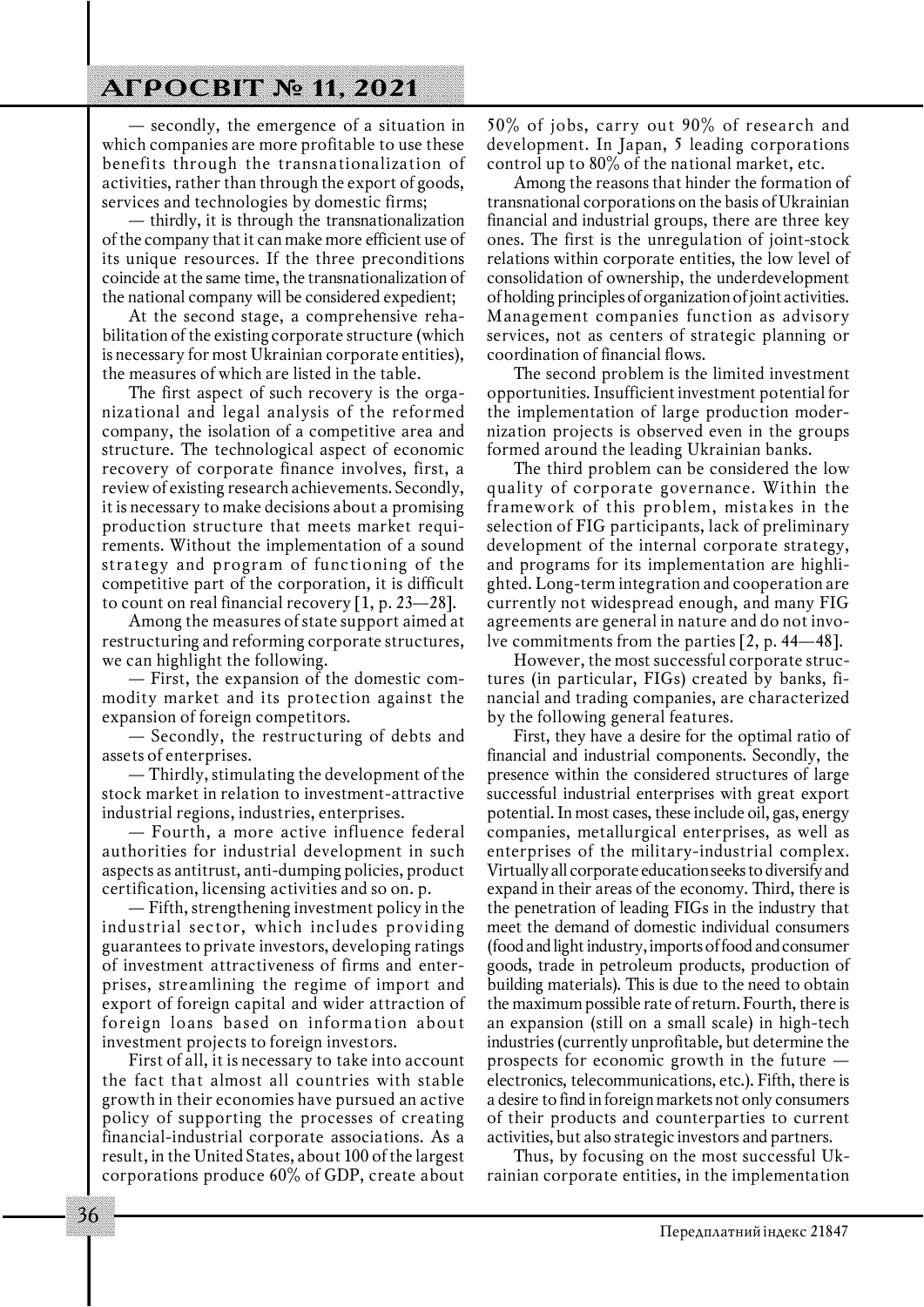of measures of loyal state support, it is possible to rehabilitate existing corporate structures in the Ukrainian economy and move them to the next stage in the process of their transnationalization.

In the third stage, the corporation must be given the official status of a transnational or interstate financial-industrial group.

Measures to modify Ukrainian corporations are of particular importance, as currently most of the functioning Ukrainian corporate entities (including transnational ones) are in fact unregistered financial and industrial groups. In this situation, they face some difficulties in entering the world market, as their lack of officially recognized corporate status (which are considered partners of the state in implementing the strategy of increasing resilience and growth of the Ukrainian economy) reduces their attractiveness to foreign partners. Transparency of the processes of formation and functioning of corporate entities is extremely important for foreign partners, especially if these aspects are guaranteed by state participation [3, p. 14—17].

The state does not necessarily have to participate in the capital of FIGs, it must in some way certify the fact of creating a corporate structure and guarantee the "purity" of its origin. In this aspect, an extremely important issue is the state's recognition of the most successful corporate entities (including transnational) and giving them the status of official financial and industrial groups. The most significant is the granting of certain preferences, due to which the most successful realization of both corporate and national interests of the country of the corporation's base within the whole world economy should be achieved. Thus, the highest priority of the state should be not so much the desire to form new financial and industrial groups through agreements (which often remain only on paper), as stimulating the activities of leaders among Ukrainian corporations with mandatory coordination of corporate interests and the national economy.. The development of Ukrainian transnational corporations can, based on these assumptions, be carried out in two ways.

First, through the formation of powerful national corporations (formal and informal FIGs) with their further expansion within the world economy.

Secondly, on the basis of the existing system of division of labor and the corresponding cooperation of production between the CIS countries by creating transnational and interstate FIGs with the participation of financial and economic resources of partner.

At the initial stage of transnationalization of corporations, a certain advantage may belong to the second approach. This is partly due to the lack

of own resources for the rapid creation of powerful integrated corporate structures. Moreover, the creation of TFPG and MFPG helps to support the existing cooperation of industrial production of economic entities of the CIS countries, as well as the restoration and development of integration processes between them.

At the fourth stage of transnationalization of Ukrainian corporations, the host country is selected. The form of transnationalization of the corporation is determined on the basis of the ratio of the attractiveness of the host country and the regime of promoting the introduction of TNCs into its economy. Forms of expansion of TNCs are: foreign direct investment, which results in associates, subsidiaries and branches (in the form of a permanent representative office or office of a foreign investor, a private enterprise or "Joint Venture" (joint venture) between a foreign investor and one or more firms, land, buildings (except state-owned) and  $/$  or real estate (equipment) or items owned by a foreign resident, as well as movable property or equipment (vessels, aircraft, drilling platforms) operating outside foreign investor countries). All the above forms of foreign divisions of TNCs are a type of relationship of parent and subsidiary in terms of ownership. However, at the present stage of development of transnational corporations, the type of inter& connection from the line of sphere of activity is becoming more and more widespread. This type includes licensing, management, lease agreements, industrial cooperation, contracts, franchising, engineering, consulting.

Thus, around the parent company of TNCs should be created economic zone of ownership of various kinds, consisting of foreign units with varying degrees of control both in terms of ownership and in terms of scope. Subdivisions related to the parent company in the field of activity are not formally part of TNCs, and their performance indicators are not reflected in the consolidated balance sheets of the corporation, however, they make a significant contribution to the results of TNCs as a whole and are virtually uncontrollable. by the state authorities of the host countries [4, p.  $4-9$ ].

Production activities can be carried out abroad, because the import of certain goods and services into the country may be difficult due to customs restrictions, as well as due to the specifics of the product (for example, maintenance of any equipment is possible only at the base). Thus, instead of increasing production in the home country of the parent company for the purpose of further export of products, in the host countries a network of subsidiaries of different orientations (production,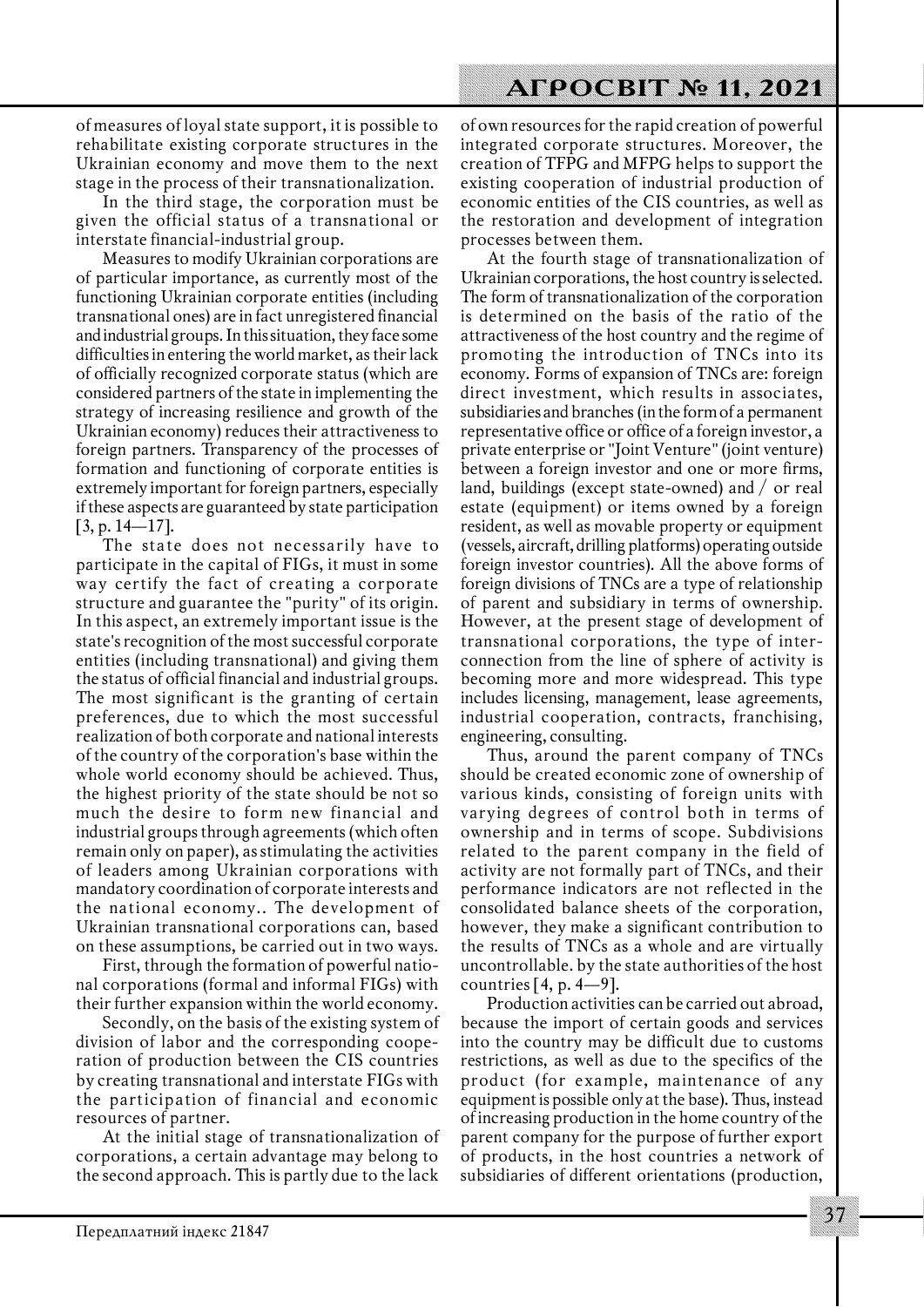sales, service, etc.) is created. In this case, this form of expansion is better than increasing exports, which should be confirmed by comparing the effectiveness of different forms of expansion.

The choice of the host country in the process of transnationalization of the corporation is based on the principle of criteria selection, or on the basis of a rating assessment of the potential of potential candidates. The choice must be made in favor of the country where the most complete realization of the corporation's goals is possible. In the case of foreign direct investment, the assessment of the investment climate in the host country, the mode of attracting foreign direct investment is taken as a basis.

At the fifth stage of transnationalization of Ukrainian corporations, their activities should have a pronounced international character with all the features — international production, international sales, service, marketing, etc. As a result of the global nature of the corporation will receive specific competitive advantages if it uses certain techniques and technologies in the process of its operation  $[5, p. 36-41]$ .

Taking advantage of the global scale of activity ensures the resilience of TNCs to crises in the world economy and the national economy (host country or host country). Stability of TNCs means longterm achievement of a stable result of activity (absence of sharp fluctuations of indicators of profitability, profitability, etc.). It is international commercial operations that increase the resilience of a corporation. The mechanism of this phenomenon is to cover the losses of corporate units in some countries by the profits of units in others. Thus, thanks to the profits received by some foreign units, TNCs can minimize losses incurred by others or the parent company in the home country.

Consider in more detail the methods and technologies by which a corporation in the process of transnationalization of its activities can achieve higher sustainability compared to national corporate entities.

One way to increase the sustainability of TNCs is to diversify production within the corporation. As a result of diversification, subsidiaries of TNCs are declining to varying degrees due to the unequal impact of the crisis on their operations in different countries. Diversification is carried out not only by country, but also by type of products, which also improves the results of the anti-crisis strategy.

The presence of production and other branches (divisions) abroad allows TNCs to use such a way to strengthen the position of TNCs in the world economy, as currency speculation. However, the currency speculations of TNCs differ significantly from those in exchange activities, because they are directly integrated with the production and trading activities of multinational corporations. With the existence of numerous branches abroad, which accumulate significant resources (including credit and financial), some divisions of the corporation benefit from favorable changes in exchange rates. At the same time, no real loss is observed in other branches. For example, the revenue of American branches of Ukrainian TNCs comes in dollars. It is obvious that the growth of the dollar against the hryvnia will increase revenues (revenue remains unchanged), when expressed in national currencies. American units, in turn, will not suffer losses. The opposite change in the dollar will be unfavorable only formally, as when converted into rubles the size of profits of subsidiaries will decrease. However, in reality, transactions were carried out in dollars and revenue, expressed in US currencies, did not decrease. Cash flows, respectively, can not be sent to Ukraine, and reinvest profits abroad. Thus, a multinational corporation due to the presence of branches in different countries can carry out profitable currency speculation by pumping free financial resources between countries at the time of the most favorable exchange rates.

However, in times of acute crisis, changes in exchange rates may not always be beneficial to TNCs. Therefore, the schemes of redistribution of funds between branches, in fact, can be implemented in the form of intra-corporate loans in order to obtain foreign exchange earnings. At any time, certain branches of TNCs will be located in countries with rising exchange rates and act as socalled creditors, who invest in the total financial resources of the corporation.

Similarly, a multinational corporation has the right to apply differences in interest rates and inflation rates of the home countries of the TNCs and the parent company. Thus, with a high level of inflation in the home country, the nominal profits of the branch grow, and can be transferred to the accounts of the parent company abroad. And since the devaluation of money within the country does not always cause a fall in the exchange rate, the profits of the branch can be converted into a more stable currency.

The more stable position of transnational corporations in times of crisis has a financial basis. The reason for this lies in the functioning of the corporation as a single integrated mechanism. That is, the benefits will arise only at the level of TNCs as a whole, while some of its branches may be in a worse position.

As for the direct production activities of TNCs, such a stabilization strategy has little effect on this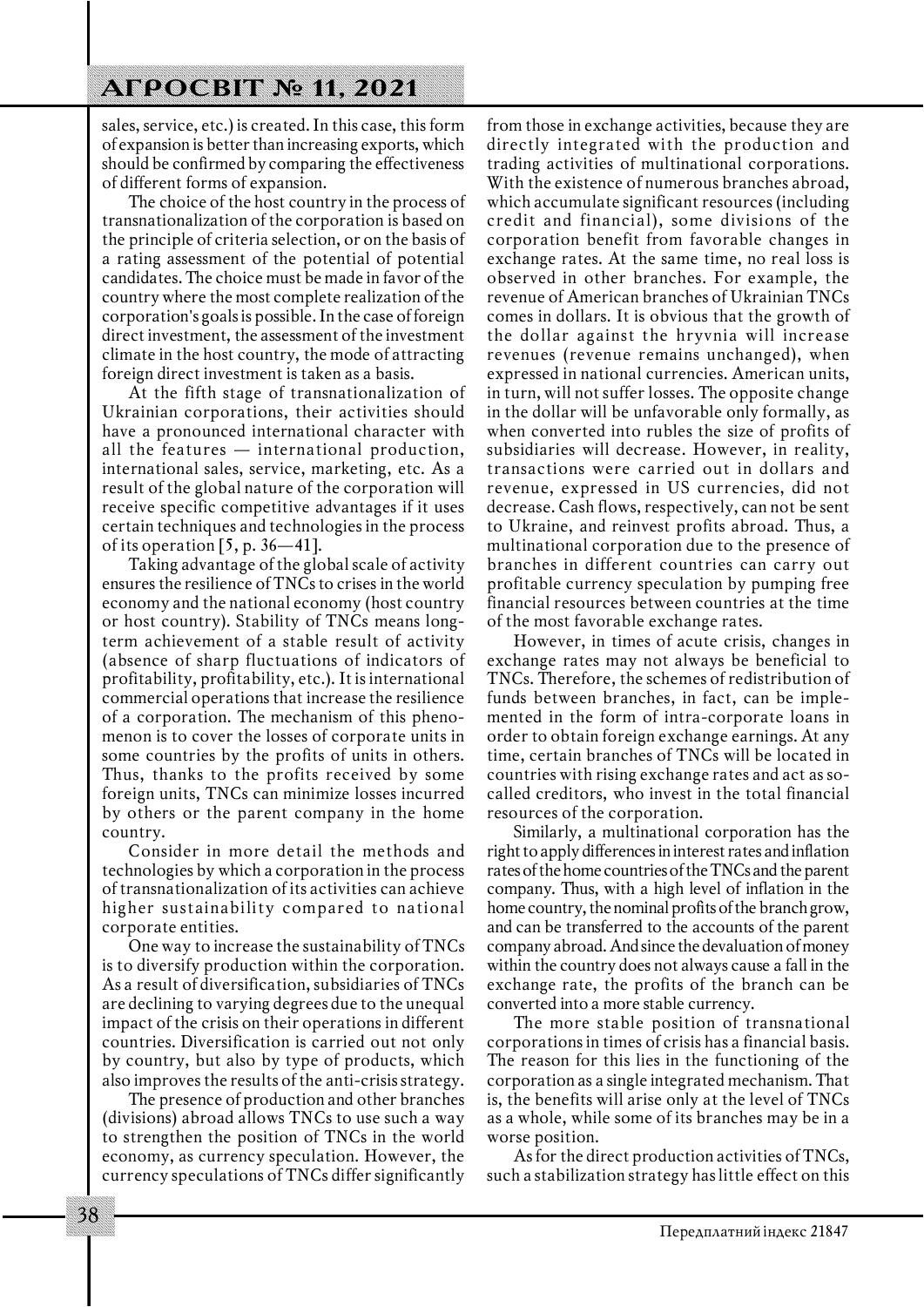area, as branches set output in accordance with the favorable conditions for their activities. And the overall stabilization effect is due to the branched structure of transnational corporations, some components of which are affected by the crisis, and some, conversely, are in a favorable economic environment.

A similar situation arises with changes in exchange rates, differences in inflation, interest rates. TNCs do not pre-target the scale of production on certain fluctuations in exchange rates, but in moments of the most favorable exchange rates, the corporation produces the optimal redistribution of resources. Due to its international structure, TNCs have the ability to make such a redistribution at almost any time.

Consider the technologies used to move credit and financial resources within multinational corporations in order to stabilize their functioning. Their relocation within TNCs, as a rule, occurs using the following technological techniques: direct capital transfer, transfer of dividends, payment for services rendered, payment of licenses, the use of transfer pricing in intra-corporate trade, intracorporate lending and insurance.

Of these methods of transferring financial resources, only the direct transfer of capital and the transfer of dividends are adequately reflected in the reports of the multinational corporation. They are used in periods of relatively favorable conditions, when the corporation does not need to hide the real goals of moving financial resources. In this situation, the transfer of capital to foreign countries will be associated with the launch of an investment project (opening a branch or expansion into new markets), and the transfer of dividend payments from foreign branches is considered a normal result of their activities.

When there is a threat to sustainability, transnational corporations resort to the use of so-called covert methods of redistribution of credit and financial resources, which look like the exchange of goods (services) between branches of the corporation. The practice of transfer pricing in trade between branches of TNCs in different countries is the most common method. The essence of this operation is that the corporation itself sells the goods, and itself buys it, resulting in a mere countermovement of goods (services) and payments for them between units of the multinational corporation. Both the goods and the monetary resources remain the property of the company.

In practice, this technique is used as follows. To transfer funds from a country with a high level of taxation to the offshore zone, you simply need to sell the goods of the branch, which is offshore, at a

reduced price or buy products from an offshore company at an inflated price. The unit, which is located in an area with high taxation, suffers losses as a result of these operations, but this will maximize the real profits of the corporation as a whole.

The exchange of services, intra-corporate licenses is carried out by a similar mechanism and has a number of advantages, because to a lesser extent than the establishment of understated (inflated) prices, attracts the attention of regulatory authorities.

However, almost all offshore countries (Bahamas, Antilles, etc.), in whose economy it is unprofitable to fully invest the profits. Therefore, corporations find a way out of this situation through lending operations, as a result of which the offshore divisions of the corporation provide funds to other branches in the form of low-interest and interestfree loans. A company located in a country with a high level of taxation uses the funds received as its own, but formally they act as loans, and therefore the tax is not paid on them. Moreover, both the loan amount and interest money are returned after the expiration of the offshore branch. As a result, the corporation's profits are concentrated in those structures where they are not threatened by high taxes, and the formal structure of capital used by various branches is increasingly leaning towards borrowing. In practice, the funds belong to an offshore branch and are available to the entire multinational corporation.

New forms of lending in the form of interest-free intra-corporate loans for a period of 364 days are widely used by the Tax Code. On the basis of a specially calculated maturity, the receipt and repayment of the loan is reflected in one annual balance sheet. From a legal point of view, now the loan does not exist, because it does NOT have a significant impact on the balance sheet of the corporation.

No less effective is the transfer of profits from the used special methods of insurance. In this case, financial schemes are created, according to which in offshore subsidiaries are organized necessary for the planning of the firm, which insures at bequest rates all the property of the corporation. In the opposite direction, the funds are returned in the form of loans. As a result, a multinational corporation achieves stability through financial manipulation based on the presence of its number of subsidiaries in different countries [p. 190—196].

It should be noted that in the process of transnational activity of the corporation the most important role will be won not to maximize profits in the short term, but to long-term stable profits, which ultimately have a positive impact on the economy of the host country and host country